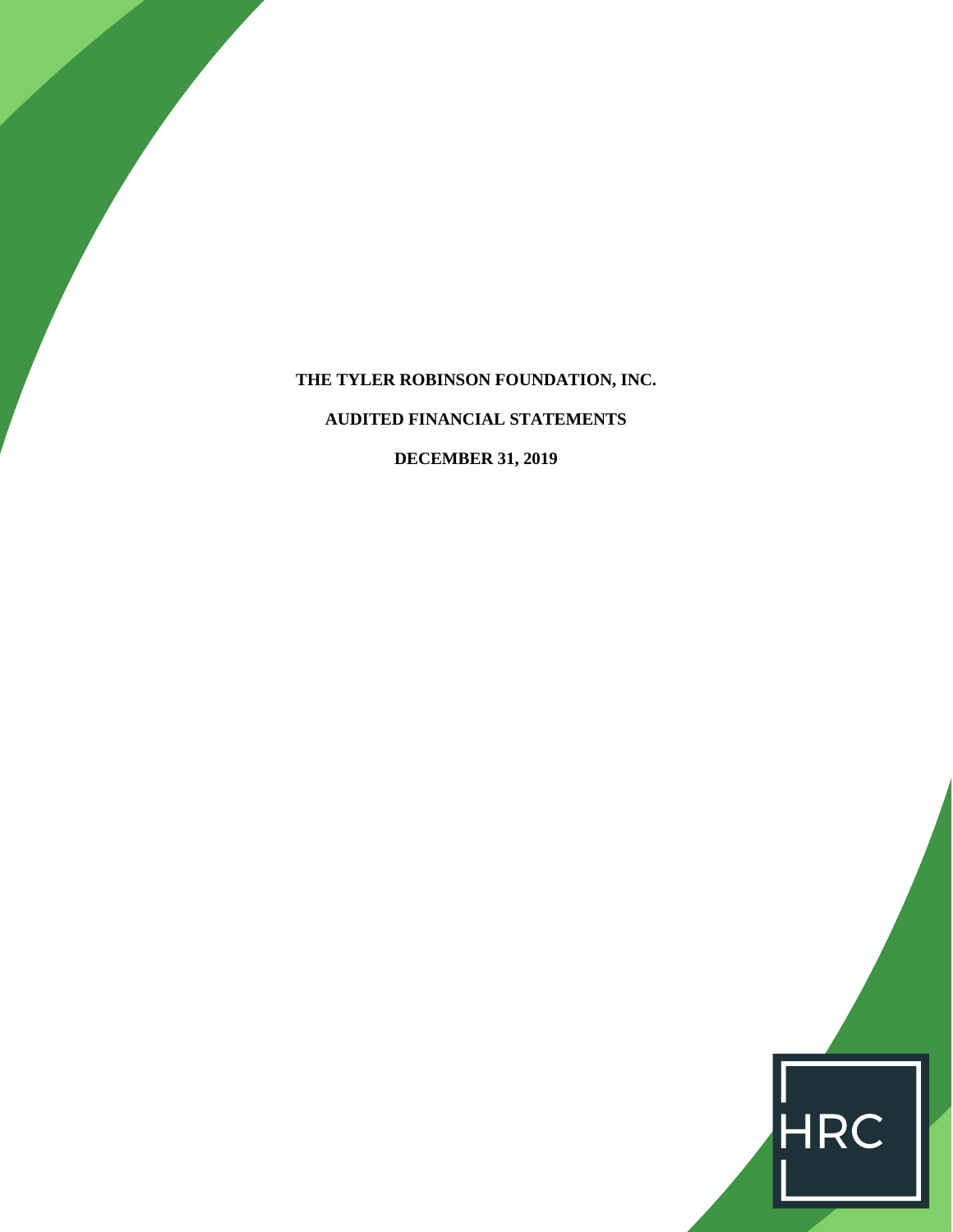# **THE TYLER ROBINSON FOUNDATION, INC.**

# **DECEMBER 31, 2019**

# **CONTENTS**

|                                     | Page           |
|-------------------------------------|----------------|
| <b>INDEPENDENT AUDITOR'S REPORT</b> |                |
| STATEMENT OF FINANCIAL POSITION     | 2              |
| STATEMENT OF ACTIVITIES             | 3              |
| STATEMENT OF FUNCTIONAL EXPENSES    | $\overline{4}$ |
| STATEMENT OF CASH FLOWS             | 5              |
| NOTES TO FINANCIAL STATEMENTS       | 6-11           |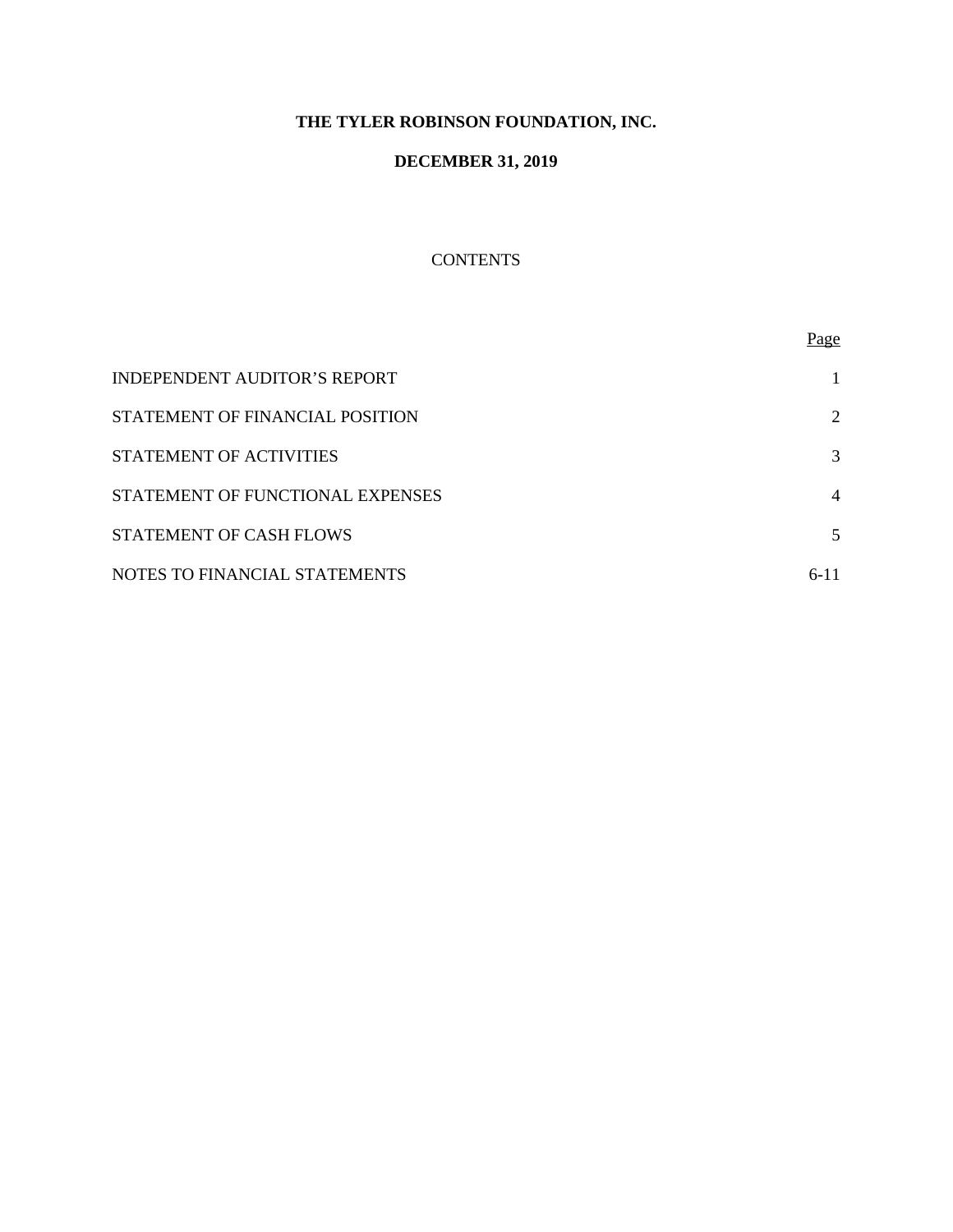### **INDEPENDENT AUDITOR'S REPORT**

Board of Directors The Tyler Robinson Foundation, Inc. Las Vegas, Nevada

We have audited the accompanying financial statements of The Tyler Robinson Foundation, Inc. (a nonprofit organization), which comprise the statement of financial position as of December 31, 2019, and the related statements of activities, functional expenses, and cash flows for the year then ended, and the related notes to the financial statements.

# **Management's Responsibility for the Financial Statements**

Management is responsible for the preparation and fair presentation of these financial statements in accordance with accounting principles generally accepted in the United States of America; this includes the design, implementation, and maintenance of internal control relevant to the preparation and fair presentation of financial statements that are free from material misstatement, whether due to fraud or error.

# **Auditor's Responsibility**

Our responsibility is to express an opinion on these financial statements based on our audit. We conducted our audit in accordance with auditing standards generally accepted in the United States of America. Those standards require that we plan and perform the audit to obtain reasonable assurance about whether the financial statements are free from material misstatement.

An audit involves performing procedures to obtain audit evidence about the amounts and disclosures in the financial statements. The procedures selected depend on the auditor's judgment, including the assessment of the risks of material misstatement of the financial statements, whether due to fraud or error. In making those risk assessments, the auditor considers internal control relevant to the entity's preparation and fair presentation of the financial statements in order to design audit procedures that are appropriate in the circumstances, but not for the purpose of expressing an opinion on the effectiveness of the entity's internal control. Accordingly, we express no such opinion. An audit also includes evaluating the appropriateness of accounting policies used and the reasonableness of significant accounting estimates made by management, as well as evaluating the overall presentation of the financial statements.

We believe that the audit evidence we have obtained is sufficient and appropriate to provide a basis for our audit opinion.

# **Opinion**

In our opinion, the financial statements referred to above present fairly, in all material respects, the financial position of The Tyler Robinson Foundation, Inc. as of December 31, 2019, and the changes in its net assets and its cash flows for the year then ended in accordance with accounting principles generally accepted in the United States of America.

**HR** 

Homedsmoth, Russo & Company, P.C.

Las Vegas, Nevada May 7, 2020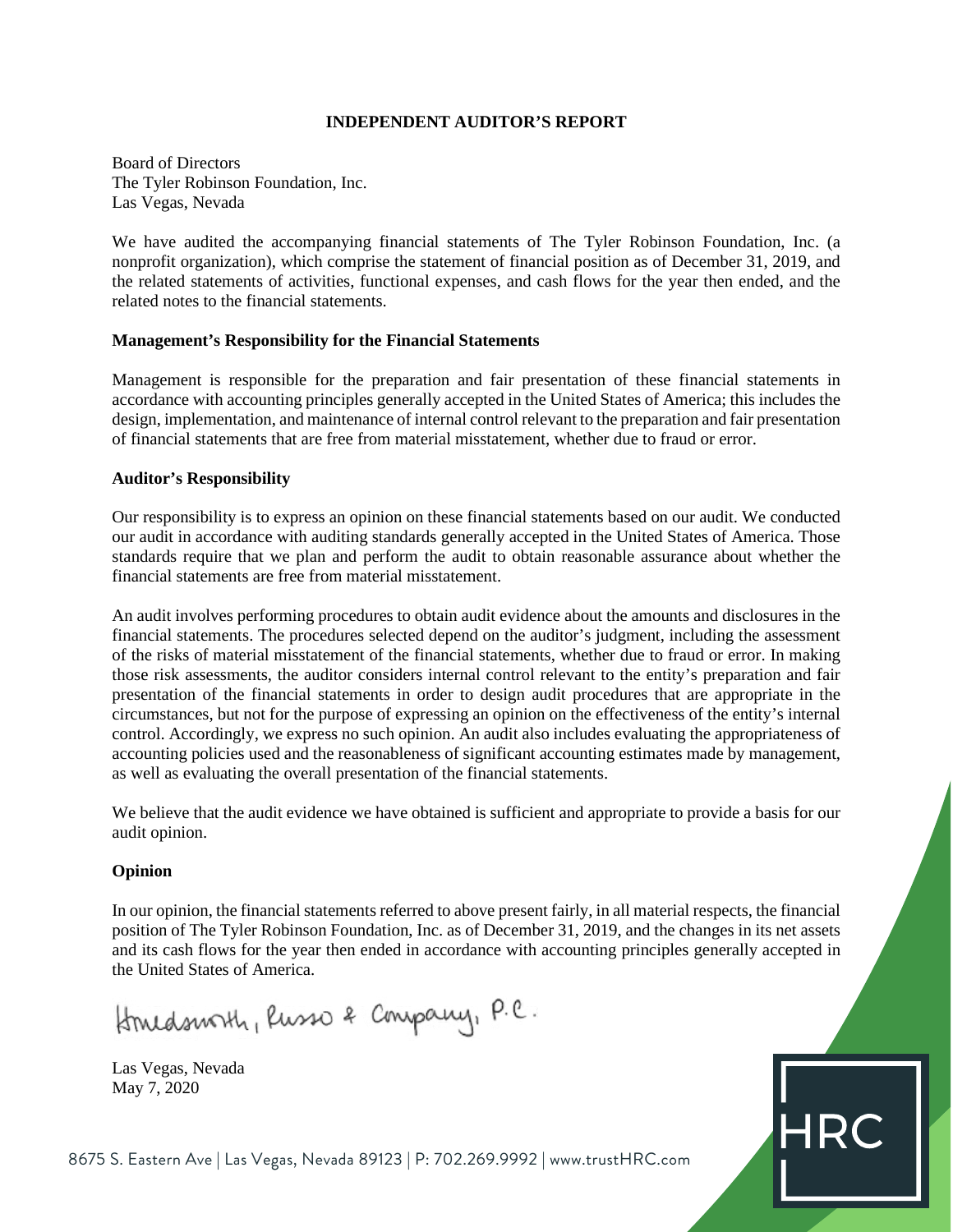# **THE TYLER ROBINSON FOUNDATION, INC. STATEMENT OF FINANCIAL POSITION DECEMBER 31, 2019**

# ASSETS

| <b>CURRENT ASSETS</b>             |                 |  |
|-----------------------------------|-----------------|--|
| Cash and cash equivalents         | \$<br>849,568   |  |
| Employee receivable               | 17,332          |  |
| Unconditional promises to give    | 135,638         |  |
| Inventory                         | 13,424          |  |
| Prepaid expenses                  | 4,858           |  |
|                                   | 1,020,820       |  |
| PROPERTY AND EQUIPMENT, NET       | 3,537           |  |
|                                   | \$<br>1,024,357 |  |
| <b>LIABILITIES AND NET ASSETS</b> |                 |  |
| <b>CURRENT LIABILITIES</b>        |                 |  |
| Accounts payable                  | \$<br>17,698    |  |
| Accrued expenses                  | 15,830          |  |
|                                   | 33,528          |  |
| <b>NET ASSETS</b>                 |                 |  |
| Without donor restrictions        | 855,191         |  |
| With donor restrictions           | 135,638         |  |
| Total net assets                  | 990,829         |  |
| Total liabilities and net assets  | \$<br>1,024,357 |  |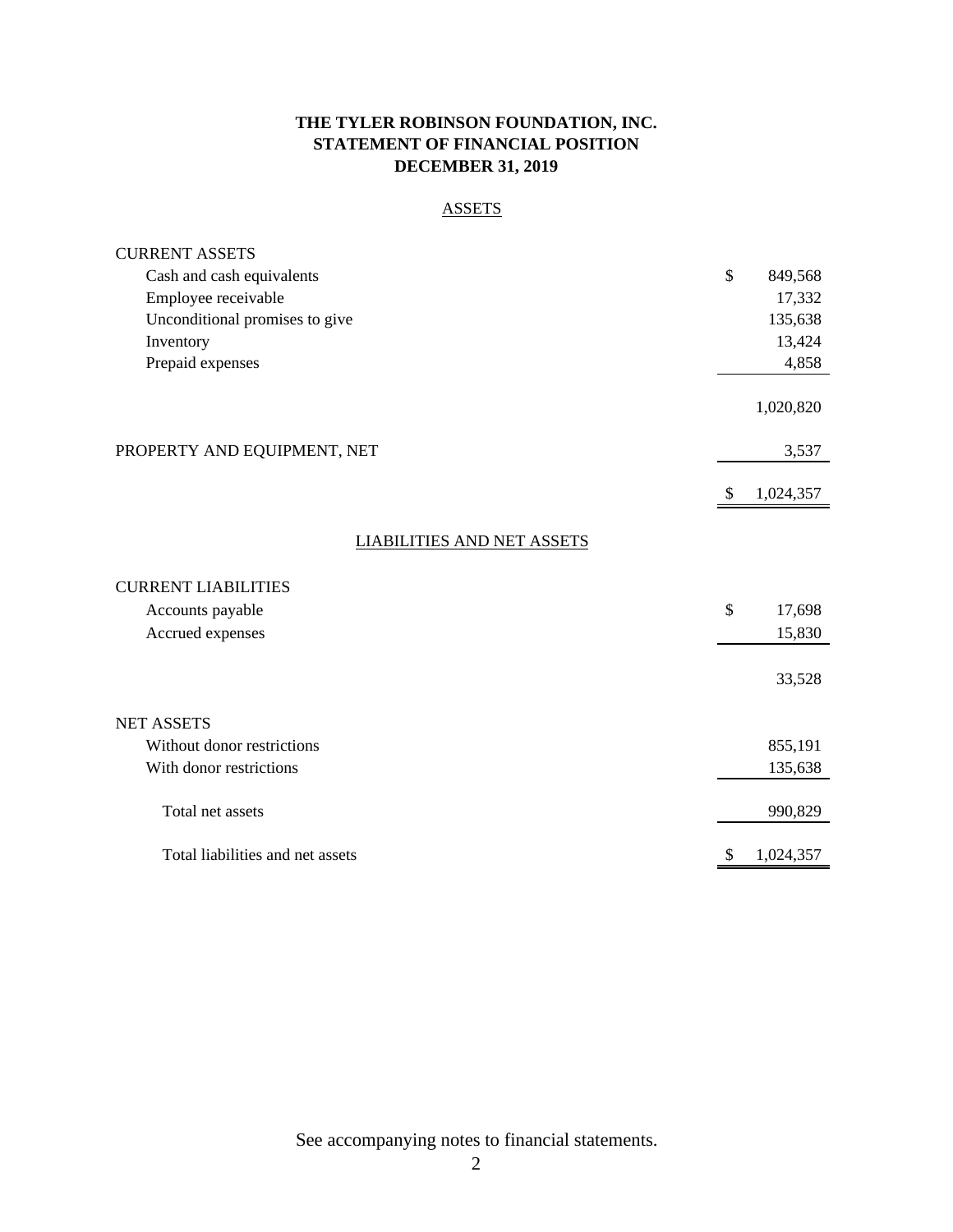# **THE TYLER ROBINSON FOUNDATION, INC. STATEMENT OF ACTIVITIES FOR THE YEAR ENDED DECEMBER 31, 2019**

# NET ASSETS WITHOUT DONOR RESTRICTIONS

| Revenue, gains, and other support:                |              |               |
|---------------------------------------------------|--------------|---------------|
| Contributions                                     |              | \$<br>377,779 |
| In-kind donations                                 |              | 3,000         |
| Retail sales                                      |              |               |
| <b>Sales</b>                                      | \$<br>12,819 |               |
| Cost of goods sold                                | (5,227)      |               |
| Net revenues from retail sales                    |              | 7,592         |
| Special events                                    |              |               |
| Special events revenue                            | 2,803,490    |               |
| Cost of direct benefits to donors                 | (1,423,913)  |               |
| Net revenues from special events                  |              | 1,379,577     |
| Interest income                                   |              | 7,105         |
| Net assets released from restrictions             |              | 105,616       |
|                                                   |              | 1,880,669     |
| Expenses and losses:                              |              |               |
| Program services                                  |              | 1,846,769     |
| Supporting services:                              |              |               |
| Management and general                            |              | 364,625       |
| Fundraising                                       |              | 72,940        |
|                                                   |              | 2,284,334     |
|                                                   |              |               |
| Bad debt expense                                  |              | 5,000         |
|                                                   |              | 2,289,334     |
| Decrease in net assets without donor restrictions |              | (408, 665)    |
| NET ASSETS WITH DONOR RESTRICTIONS                |              |               |
| Contributions                                     |              | 135,638       |
| Net assets released from restrictions             |              | (105, 616)    |
| Increase in net assets with donor restrictions    |              | 30,022        |
| DECREASE IN NET ASSETS                            |              | (378, 643)    |
| NET ASSETS AT BEGINNING OF YEAR                   |              | 1,369,472     |
| NET ASSETS AT END OF YEAR                         |              | \$<br>990,829 |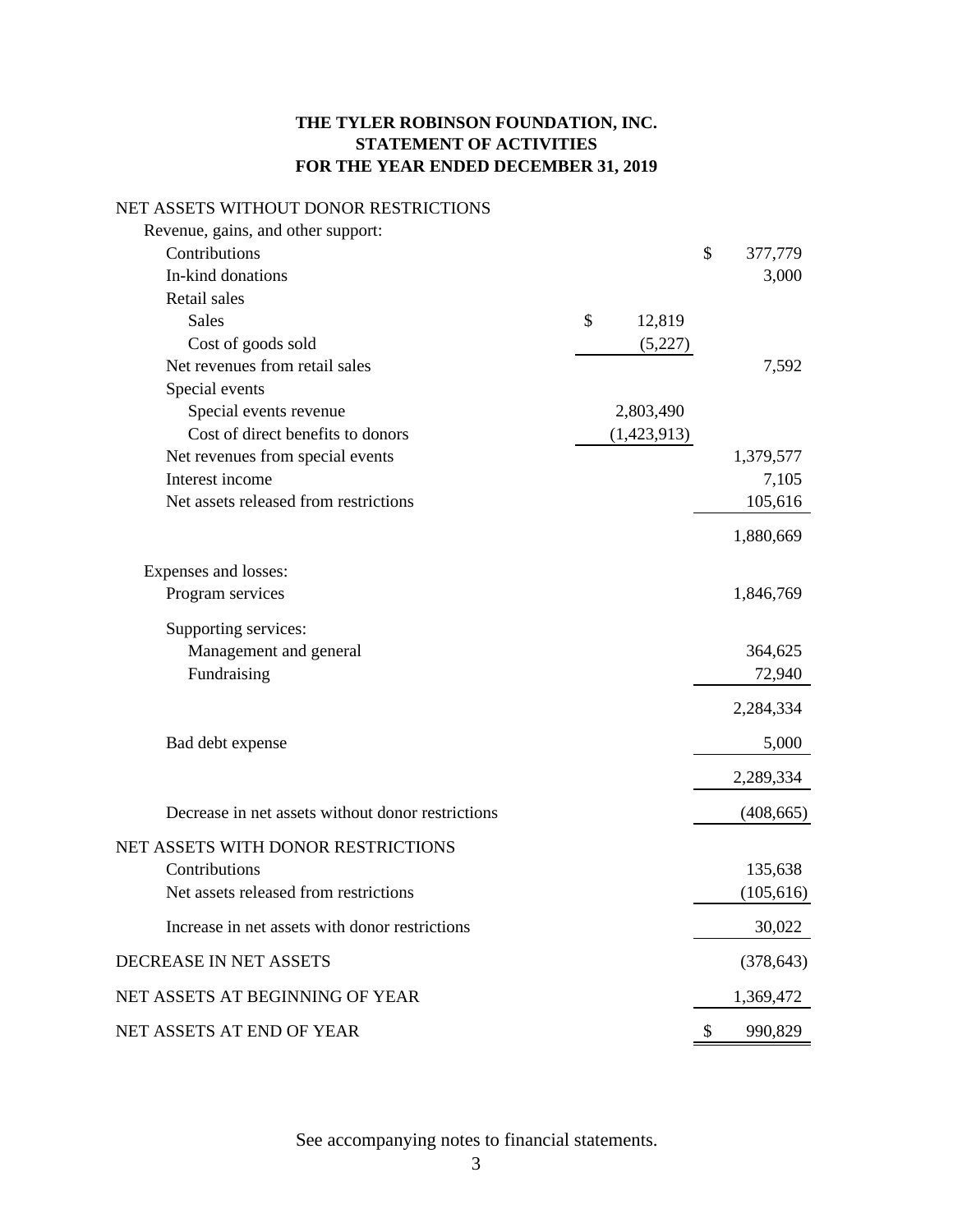# **THE TYLER ROBINSON FOUNDATION, INC. STATEMENT OF FUNCTIONAL EXPENSES FOR THE YEAR ENDED DECEMBER 31, 2019**

|                                              |               | <b>Supporting Services</b> |                           |             |                        |              |             |
|----------------------------------------------|---------------|----------------------------|---------------------------|-------------|------------------------|--------------|-------------|
|                                              | Program       | Management                 |                           |             | <b>Special Event</b>   |              |             |
|                                              | Services      | and General                |                           | Fundraising | <b>Direct Benefits</b> |              | Total       |
| Salaries and wages                           | \$<br>305,501 | \$<br>71,488               | $\mathbb{S}$              | 24,405      | \$                     | $\mathbb{S}$ | 401,394     |
| Payroll taxes                                | 33,616        | 7,866                      |                           | 2,685       |                        |              | 44,167      |
| Employee benefits                            | 36,239        | 8,480                      |                           | 2,895       |                        |              | 47,614      |
| Advertising and promotion                    | 54,113        | 146,751                    |                           |             |                        |              | 200,864     |
| Consulting                                   | 22,727        | 4,650                      |                           | 2,045       |                        |              | 29,422      |
| Depreciation                                 | 427           | 100                        |                           | 34          |                        |              | 561         |
| Donations to charitable organizations        | 67,925        |                            |                           |             |                        |              | 67,925      |
| Entertainment                                |               |                            |                           |             | 1,011,424              |              | 1,011,424   |
| Event supplies                               |               |                            |                           |             | 13,194                 |              | 13,194      |
| Family grants                                | 1,183,948     |                            |                           |             |                        |              | 1,183,948   |
| Information technology                       |               | 12,329                     |                           |             |                        |              | 12,329      |
| Insurance                                    | 1,880         | 440                        |                           | 150         |                        |              | 2,470       |
| Interest                                     |               | 738                        |                           |             |                        |              | 738         |
| Licensing, registration, and processing fees |               | 32,206                     |                           | 31,481      |                        |              | 63,687      |
| Office expenses                              | 42,278        | 9,893                      |                           | 3,378       |                        |              | 55,549      |
| Professional fees                            | 24,674        | 52,499                     |                           |             | 89,084                 |              | 166,257     |
| Rent                                         | 31,886        | 7,462                      |                           | 2,547       |                        |              | 41,895      |
| Travel                                       | 41,555        | 9,723                      |                           | 3,320       |                        |              | 54,598      |
| Venue                                        |               |                            |                           |             | 310,211                |              | 310,211     |
|                                              | 1,846,769     | \$<br>364,625              | $\boldsymbol{\mathsf{S}}$ | 72,940      | 1,423,913              |              | 3,708,247   |
| Less: Direct benefits to donors              |               |                            |                           |             | (1,423,913)            |              | (1,423,913) |
|                                              |               |                            |                           |             | \$                     | \$           | 2,284,334   |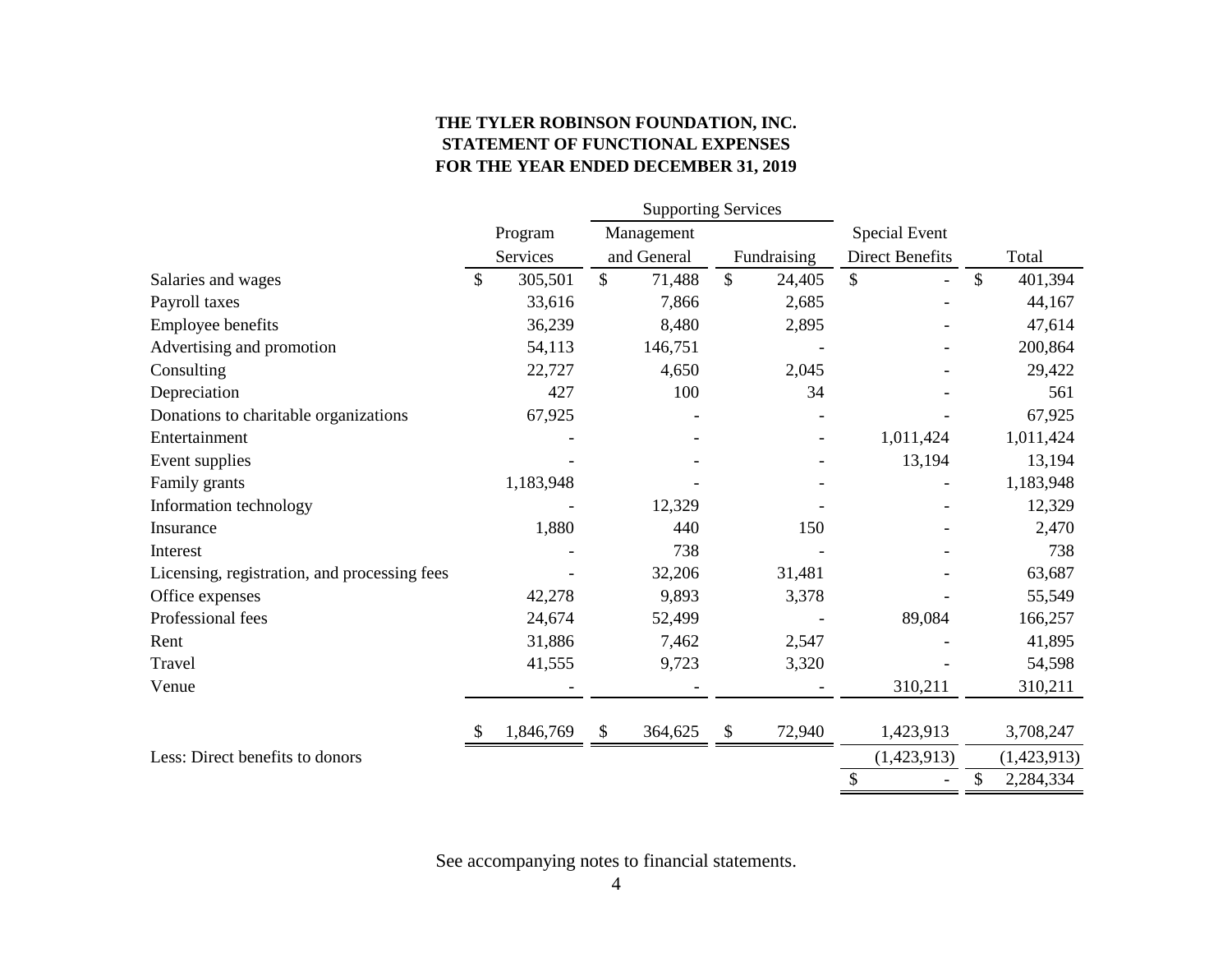# **THE TYLER ROBINSON FOUNDATION STATEMENT OF CASH FLOWS FOR THE YEAR ENDED DECEMBER 31, 2019**

| CASH FLOWS FROM OPERATING ACTIVITIES           |               |            |
|------------------------------------------------|---------------|------------|
| Decrease in net assets                         | \$            | (378, 643) |
| Adjustments to reconcile change in net assets  |               |            |
| to net cash provided by operating activities   |               |            |
| Depreciation                                   |               | 561        |
| (Increase) decrease in operating assets:       |               |            |
| Accounts receivable                            |               | 106,000    |
| Employee receivable                            |               | (17, 332)  |
| Unconditional promises to give                 |               | (35, 638)  |
| Inventory                                      |               | (1,159)    |
| Prepaid expenses                               |               | (3,702)    |
| Increase (decrease) in operating liabilities:  |               |            |
| Accounts payable                               |               | (604)      |
| Accrued expenses                               |               | 1,142      |
| Net cash used in operating activities          |               | (329, 375) |
| CASH FLOWS FROM INVESTING ACTIVITIES           |               |            |
| Purchase of property and equipment             |               | (2,518)    |
| Net cash used in investing activities          |               | (2,518)    |
| NET DECREASE IN CASH AND CASH EQUIVALENTS      |               | (331, 893) |
| CASH AND CASH EQUIVALENTS AT BEGINNING OF YEAR |               | 1,181,461  |
| CASH AND CASH EQUIVALENTS AT END OF YEAR       | <sup>\$</sup> | 849,568    |
| SUPPLEMENTAL DISCLOSURES:                      |               |            |
| Interest paid                                  | \$            | 738        |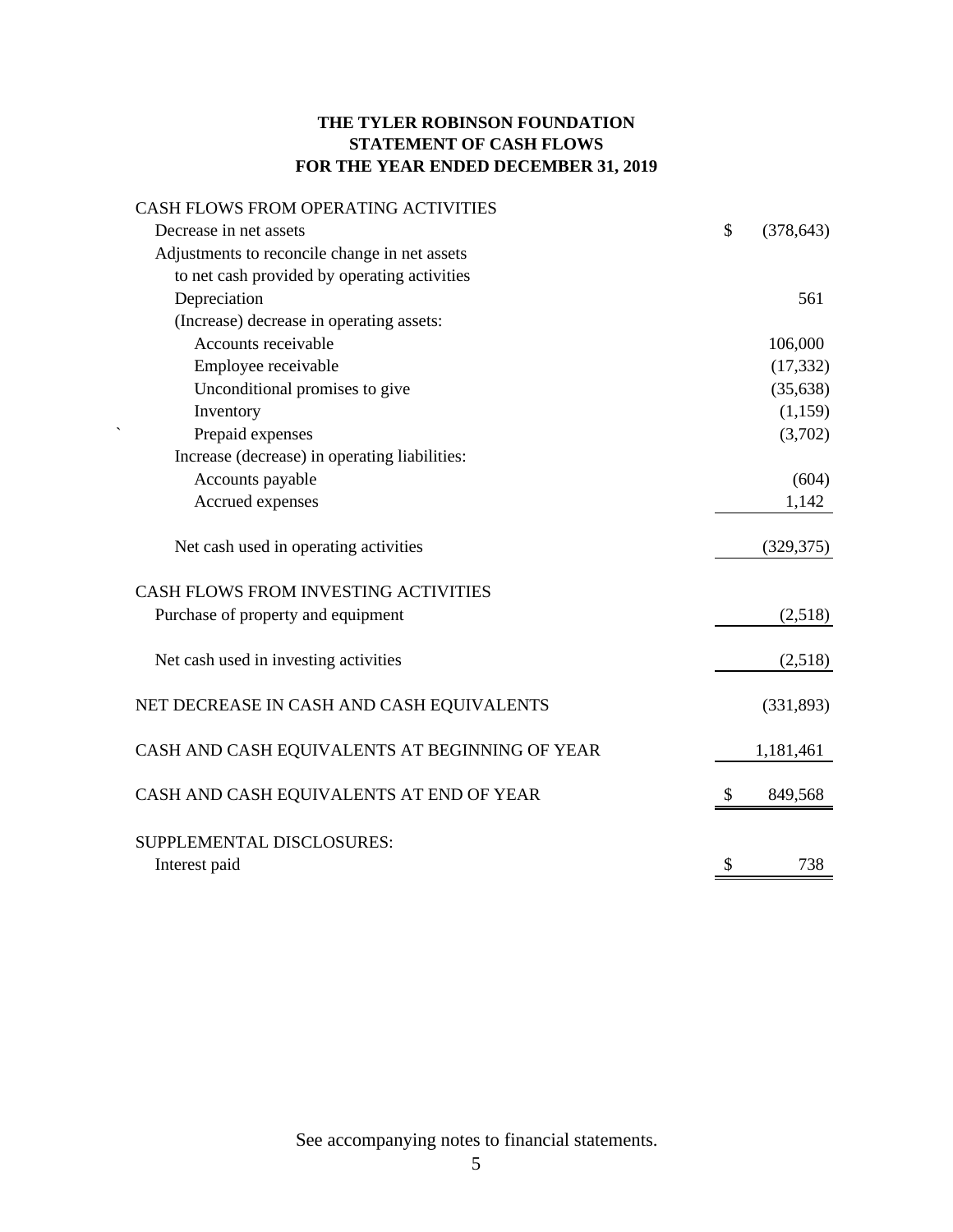# NOTE 1. SUMMARY OF SIGNIFICANT ACCOUNTING POLICIES

#### *Nature of Activities*

The Tyler Robinson Foundation, Inc. (the Organization) was incorporated in the State of Nevada and began operations in April 2013. The Organization was established to strengthen families financially and emotionally as they cope with the tragedy of a pediatric cancer diagnosis by providing grants to defray out of pocket life expenses. The Organization partners with over fifty hospitals worldwide caring for pediatric cancer families and their hospital partners aid them in identifying families eligible to apply for their grants. The Organization receives the majority of its support from a fundraising concert provided without charge by a band whose members serve on the Organization's Board of Directors.

#### *Basis of Accounting*

The accompanying financial statements have been prepared on the accrual basis of accounting in accordance with accounting principles generally accepted in the United States of America, and, accordingly, reflect all significant receivables, payables, and other liabilities.

# *Financial Statement Presentation*

Financial statement presentation follows the recommendations of the Financial Accounting Standards Board (FASB) Accounting Standards Codification (ASC) 958-205 and subsections. Under ASC 958-205, the Organization is required to report information regarding its financial position and activities according to two classes of net assets: net assets with donor restrictions and net assets without donor restrictions.

#### *Income Tax Status*

The Organization is a not-for-profit organization as described in Section  $501(c)(3)$  of the Internal Revenue Code and is generally exempt from income taxes on related income pursuant to the appropriate section of the Internal Revenue Code. The Organization qualifies for the charitable contribution deduction under Section  $170(b)(1)(A)$  and has been classified as an organization that is not a private foundation under Section 509(a)(2).

#### *Use of Estimates*

Timely preparation of financial statements in conformity with accounting principles generally accepted in the United States of America requires management to make estimates and assumptions that affect certain reported amounts and disclosures, some of which may need revision in future periods.

#### *Cash and Cash Equivalents*

For purposes of the statement of cash flows, the Organization considers all highly-liquid investments with an initial maturity of three months or less to be cash equivalents.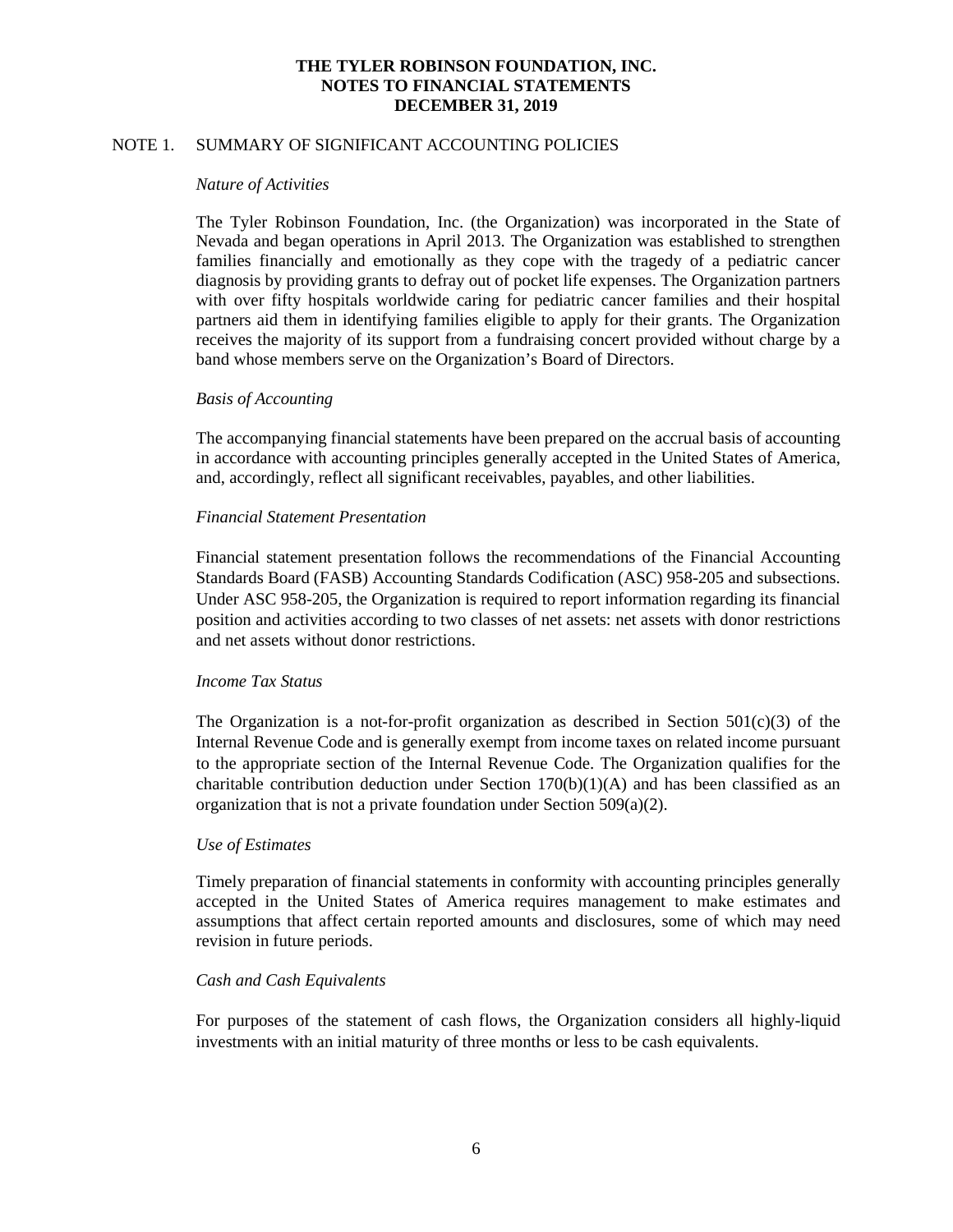# NOTE 1. SUMMARY OF SIGNIFICANT ACCOUNTING POLICIES (CONTINUED)

#### *Employee Receivable*

Employee receivable consists primarily of amounts owed to the Organization from advances to employees. Management reviews receivable balances to determine if an allowance for doubtful accounts is necessary. No allowance for uncollectible receivables was present at December 31, 2019.

#### *Promises to Give*

Promises to give represent promises from donors to give to the Organization. Contributions are recognized when the donor makes a promise to give to the Organization that is, in substance, unconditional. Conditional promises to give are recognized at net realizable value when the conditions on which they depend are substantially met. Promises to give are stated at the amount management expects to collect from outstanding balances. It is the Organization's policy to charge off uncollectible balances when management determines the promise to give will not be collected. No allowance for uncollectible promises to give was present at December 31, 2019. All unconditional promises to give are expected to be received within one year of December 31, 2019.

#### *Revenue Recognition*

Revenue is recognized from the sale of goods when the product is transferred to the customer. Special event revenue is recorded equal to the fair value of direct benefits to donors, and contribution revenue for the difference. Contributions are recognized when cash, securities or other assets, an unconditional promise to give, or notification of a beneficial interest is received. Conditional promises to give, that is, those with a measurable performance or other barrier, and a right of return, are not recognized until the conditions on which they depend have been substantially met.

#### *Property and Equipment*

The Organization follows the practice of capitalizing all expenditures for property and equipment in excess of \$1,000 and with a useful life of greater than one year. Purchased property and equipment are carried at cost. Donated property and equipment are carried at the approximate fair value at the date of donation. Depreciation is computed on the straight-line method over the useful lives of the assets, generally as follows:

| <b>Vehicles</b>            | 5 Years     |
|----------------------------|-------------|
| Furniture and equipment    | 5-7 Years   |
| Buildings and improvements | 15-39 Years |

#### *Inventory*

Inventory consists of clothing and novelty items branded with the Organization's logo held for use in program services and sales to unrelated parties. Inventory is stated at the lower of cost or net realizable value. Cost is determined using the first-in first-out method.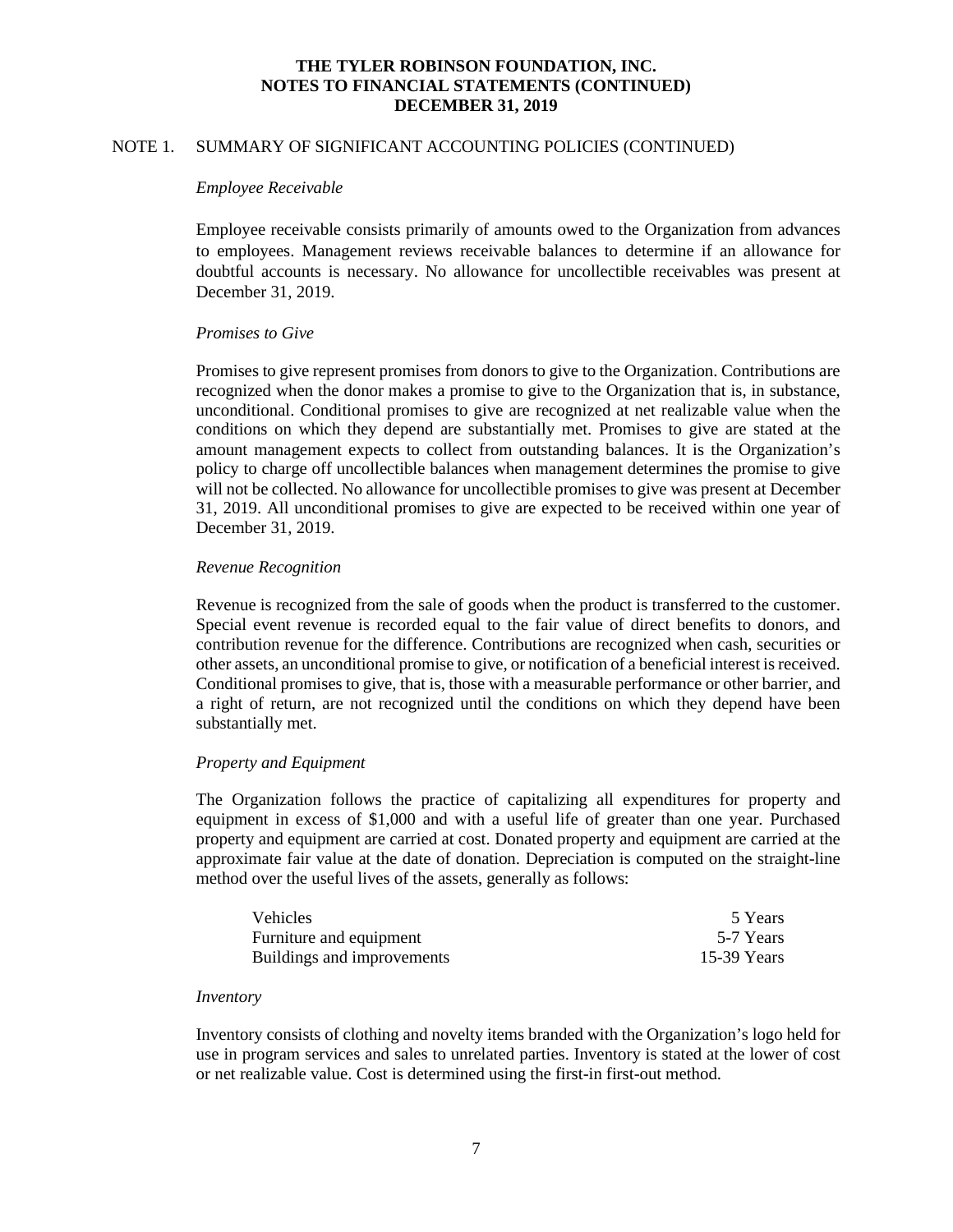# NOTE 1. SUMMARY OF SIGNIFICANT ACCOUNTING POLICIES (CONTINUED)

#### *Donor-Imposed Restrictions*

Contributions received are recorded as increases in net assets with or without restrictions, depending on the existence and/or nature of any donor restrictions. Contributions that are restricted by their donor are reported as increases in net assets without donor restrictions if the restrictions expire (that is, when a stipulated time restriction ends or purpose restriction is accomplished) in the reporting period in which the revenue is recognized. All other donorrestricted contributions are reported as increases in net assets with donor restrictions. When a restriction expires, net assets with donor restrictions are reclassified to net assets without donor restrictions and reported in the statement of activities as net assets released from restrictions.

#### *Donated Services*

Donated services are recognized as contributions in accordance with FASB ASC, if the services (a) create or enhance nonfinancial assets or (b) require specialized skills, are performed by people with those skills, and would otherwise be purchased by the Organization. For the year ended December 31, 2019, donated entertainment services in the amount of \$1,000,000 were reported as special event expenses in the statement of activities.

#### *Impairment of Long-Lived Assets*

The Organization reviews long-lived assets for impairment whenever events or changes in circumstances indicate that the carrying amount of an asset may not be recoverable. Recoverability of assets to be held and used is measured by a comparison of the carrying amount of an asset to future net undiscounted cash flows expected to be generated by the asset. If such assets are considered to be impaired, the impairment to be recognized is measured by the amount which the carrying amount of the assets exceeds the fair value of the assets.

#### *Advertising*

The Organization uses advertising to promote its programs and fundraising events. The production costs of advertising are expensed as incurred.

#### *Functional Allocation of Expenses*

The costs of providing program and other activities have been summarized on a functional basis in the statement of activities. Accordingly, certain costs have been allocated among program and supporting services benefited. Such allocations are determined by management on an equitable basis.

The following expenses were allocated on the basis of employee time and effort: salaries and wages, payroll taxes, employee benefits, depreciation, insurance, office expenses and rent, travel.

The following expenses were directly allocated by function based on the nature of the expense: advertising and promotion, consulting, donations to charitable organizations, entertainment, event supplies, family grants, information technology, interest, licensing, registration and processing fees, professional fees, and venue.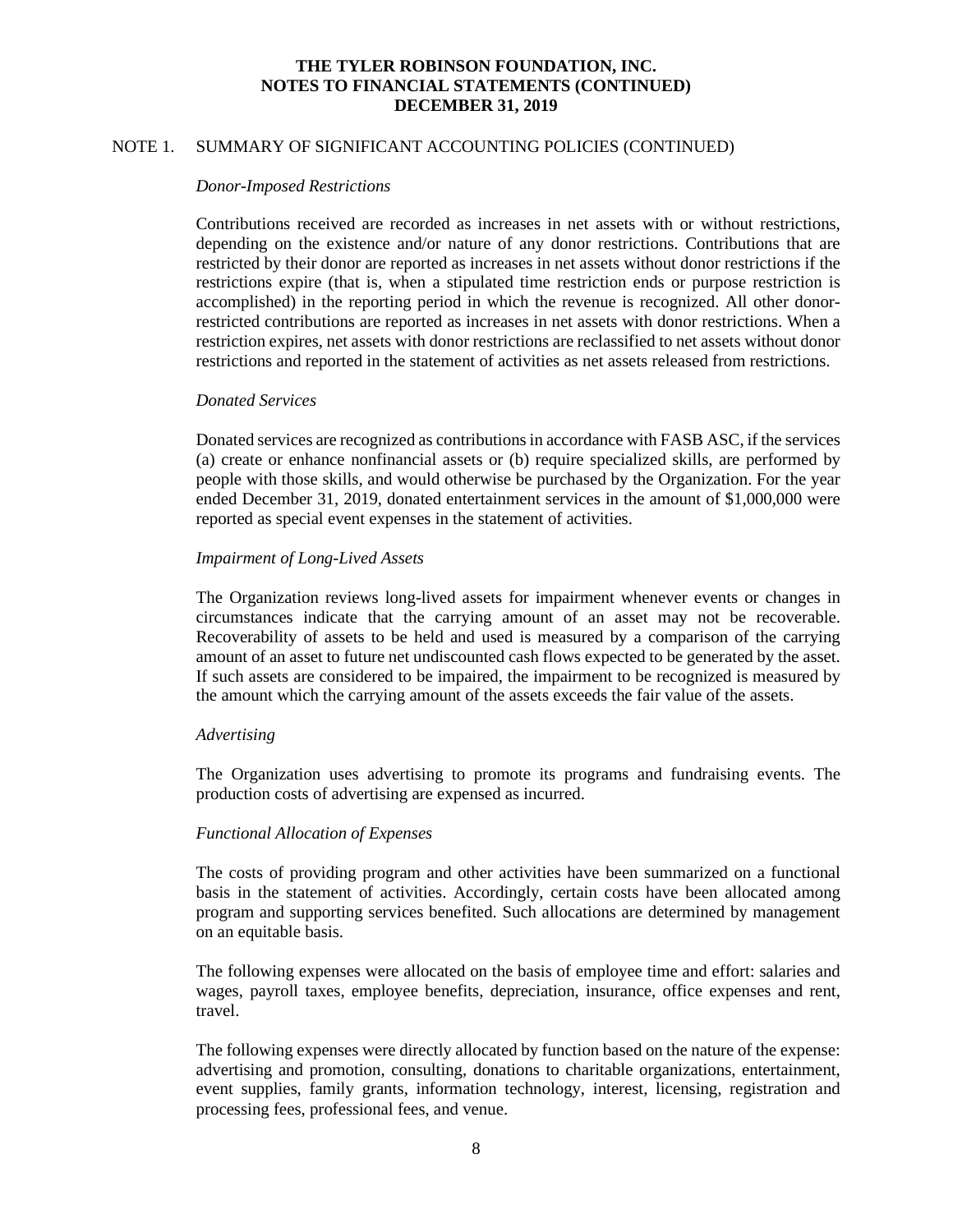# NOTE 1. SUMMARY OF SIGNIFICANT ACCOUNTING POLICIES (CONTINUED)

#### *Date of Management's Review*

Subsequent events have been evaluated through May 7, 2020, which is the date the financial statements were available to be issued.

## NOTE 2. INFORMATION REGARDING LIQUIDITY AND AVAILABILITY

The Organization is substantially supported by contribution revenues, and considers contributions restricted for programs which are ongoing, major, and central to its operations to be available to meet cash needs for general expenditures. The Organization manages its liquidity and reserves following three guiding principles: operating within a prudent range of financial soundness and stability, maintaining adequate liquid assets to fund near-term operating needs, and maintaining sufficient reserves to provide reasonable assurance that long-term obligations will be discharged.

The following table reflects the Organization's financial assets as of December 31, 2019 reduced by amounts that are not available to meet general expenditures within one year of the statement of financial position date:

|         | Cash and cash equivalents                        | \$<br>849,568 |
|---------|--------------------------------------------------|---------------|
|         | Employee receivable                              | 17,332        |
|         | Unconditional promises to give                   | 135,638       |
|         | Financial assets available to meet cash needs    |               |
|         | for general expenditures within one year         | 1,002,538     |
|         |                                                  |               |
| NOTE 3. | PROPERTY AND EQUIPMENT                           |               |
|         | Property and equipment consist of the following: |               |
|         | Furniture and equipment                          | \$<br>10,030  |
|         | Less: accumulated depreciation                   | (6, 493)      |
|         | Total                                            | 3.537         |
|         |                                                  |               |

#### NOTE 4. NET ASSETS WITH DONOR RESTRICTIONS

Net assets with donor restrictions are restricted for the following purposes at December 31, 2019:

Subject to passage of time:

| Unconditional promises to give | 135,638 |  |
|--------------------------------|---------|--|
|--------------------------------|---------|--|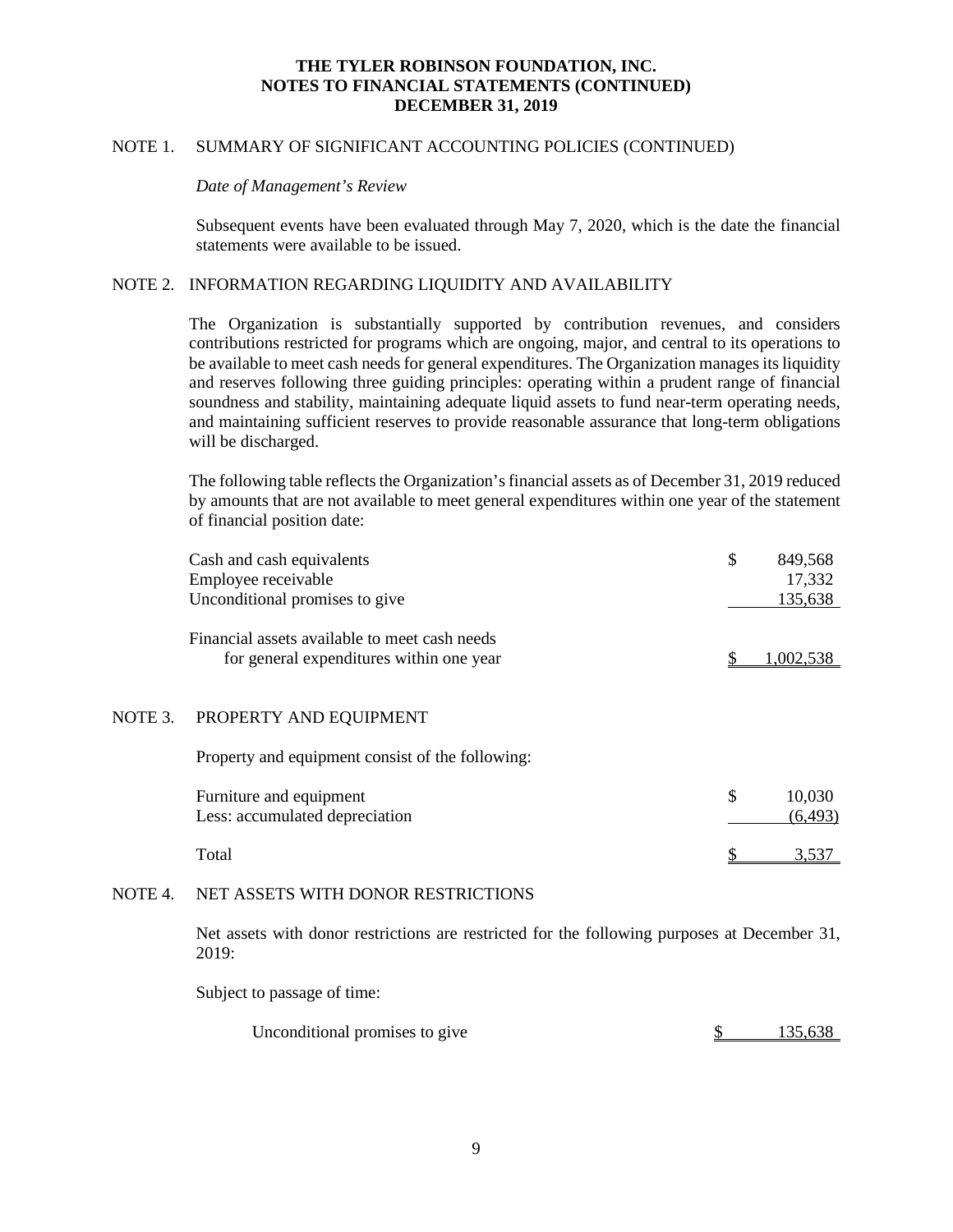# NOTE 4. NET ASSETS WITH DONOR RESTRICTIONS (CONTINUED)

Net assets with donor restrictions consisted of the following at December 31, 2019:

| Unconditional promises to give | 135,638 |
|--------------------------------|---------|
|--------------------------------|---------|

Net assets were released from donor restrictions during 2019 by incurring expenses satisfying the restricted purpose and passage of time as follows:

Satisfaction of purpose restrictions:

| Ambassador program               | 5,616 |
|----------------------------------|-------|
| Expiration of time restrictions: |       |
| Unconditional promises to give   |       |

# NOTE 5. CONCENTRATION OF RISK

The Organization maintains its balance of cash in multiple financial institutions in Nevada. The balances are insured by the Federal Deposit Insurance Corporation up to \$250,000 at each institution. At December 31, 2019, \$598,903 was uninsured.

The Organization sponsors a special event annually for the purpose of fundraising. For the year ended December 31, 2019, net special event revenues represented 72% of total revenues.

The entire balance of unconditional promises to give was pledged by three donors at December 31, 2019.

# NOTE 6. RELATED PARTY TRANSACTIONS

Certain members of the Board of Directors donated entertainment services for the Organization's special event. These donated entertainment services are recorded at an estimated fair value of \$1,000,000, which represents 53% of total contributions. In addition, monetary contributions in the aggregate amount of \$182,320 were also made to the Organization by certain members of the Board of Directors and \$3,024 were expended for legal services at a legal office associated with a member of the Board of Directors.

#### NOTE 7. OPERATING LEASES

The Organization leases storage space on a month-to-month basis at a rate of \$81 per month. In January 2019, the Organization entered into a non-cancelable operating lease for office space for the term of April 1, 2019 through May 31, 2020 requiring monthly payments of \$2,049.

Future minimum lease payments are as follows:

2020 \$ 10,245

Rent expense totaled \$41,895 for the year ended December 31, 2019.